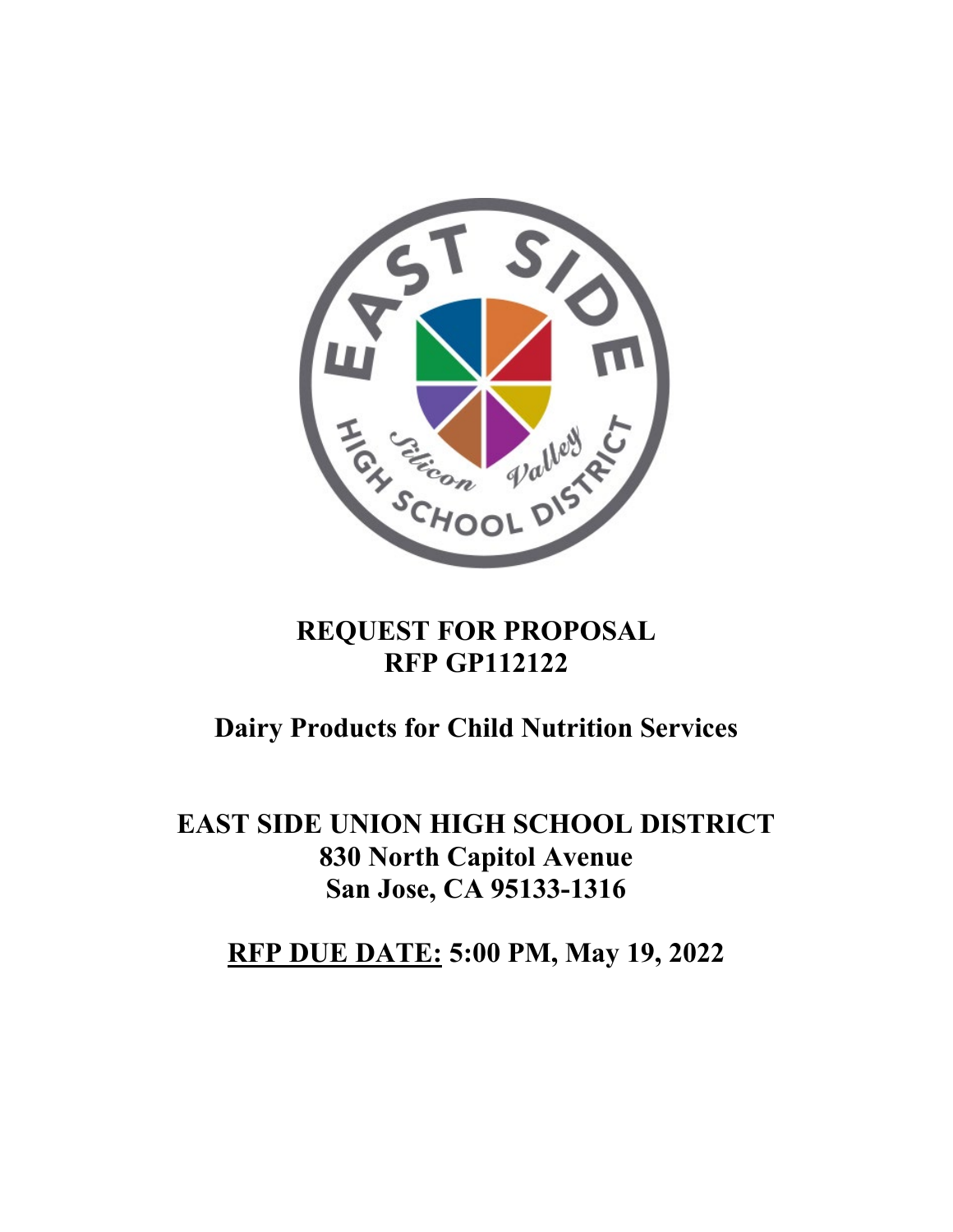#### **Notice to Vendors**

The Board of Trustees of the East Side Union High School District (ESUHSD) is requesting proposals for the award of purchase order contract for the purchase of **Dairy Products for Child Nutrition Services** in accordance with the minimum specifications included herein. Prices are to be quoted F.O.B. Destination: Multiple Destinations.

PlanetBids is a web enabled procurement and electronic bidding system. In order to begin bidding for this RFP the Vendor must first register, for free, online: <http://www.planetbids.com/portal/portal.cfm?CompanyID=24763>

As a registered and approved vendor within our vendor database, you will be automatically notified of bid alerts, bid changes or updates and addenda. All bid related information is located within the different tabs of the bid detail. Only applicable tabs will be available within the bid.

To download a copy of the line item, register and login to PlanetBids, double click on the Project Title you wish to bid on. Once the bid is open select the Line Items tab. In the top right corner click on Export. Save file under desired folder and name.

Copies of the RFP, including forms that need to be completed and submitted, can be downloaded from the PlanetBids website.

All proposals are to be submitted electronically via PlanetBids on or before **5:00 PM, May 19, 2022**. All necessary documentation for this RFP can be downloaded via the PlanetBids website.

Contact Person: Phuong Nguyen/Senior Contract Specialist Phone: 408-347-5073

#### **Paper RFPs will not be accepted**. **We are only accepting electronic RFPs via PlanetBids.**

No vendor may withdraw any proposal for a period of ninety (90) calendar days after the date set for the proposal submittal deadline. A successful respondent vendor shall not be relieved of the proposal submitted without the District's consent, which relief the District may grant or deny in its discretion.

ESUHSD will review the responses, contact references, and complete a weighted scoring matrix for each respondent vendor.

ESUHSD reserves the right to accept or reject any item or group(s) of items of a proposal. ESUHSD also reserves the right to waive any minor informality or irregularity in any proposals. Additionally, ESUHSD may, for any reason, decide not to award an agreement as a result of this RFP, or to reissue the RFP.

There will not be a formal public opening for this RFP. After the recommendation for the purchase order contracts award is submitted to the Board of Trustees for approval, all proposals will be available for public review.

For assistance with eBidding, please refer to the eBidding User Guide. To locate the eBidding Users Guide, click on "Place eBid". After you have accepted the terms and conditions, click the "?" (Red question mark) located at the upper right of the page to access the PlanetBids Support Page. Here you can view Frequently Asked Questions, download the eBidding Users Guide or open a support ticket for further assistance.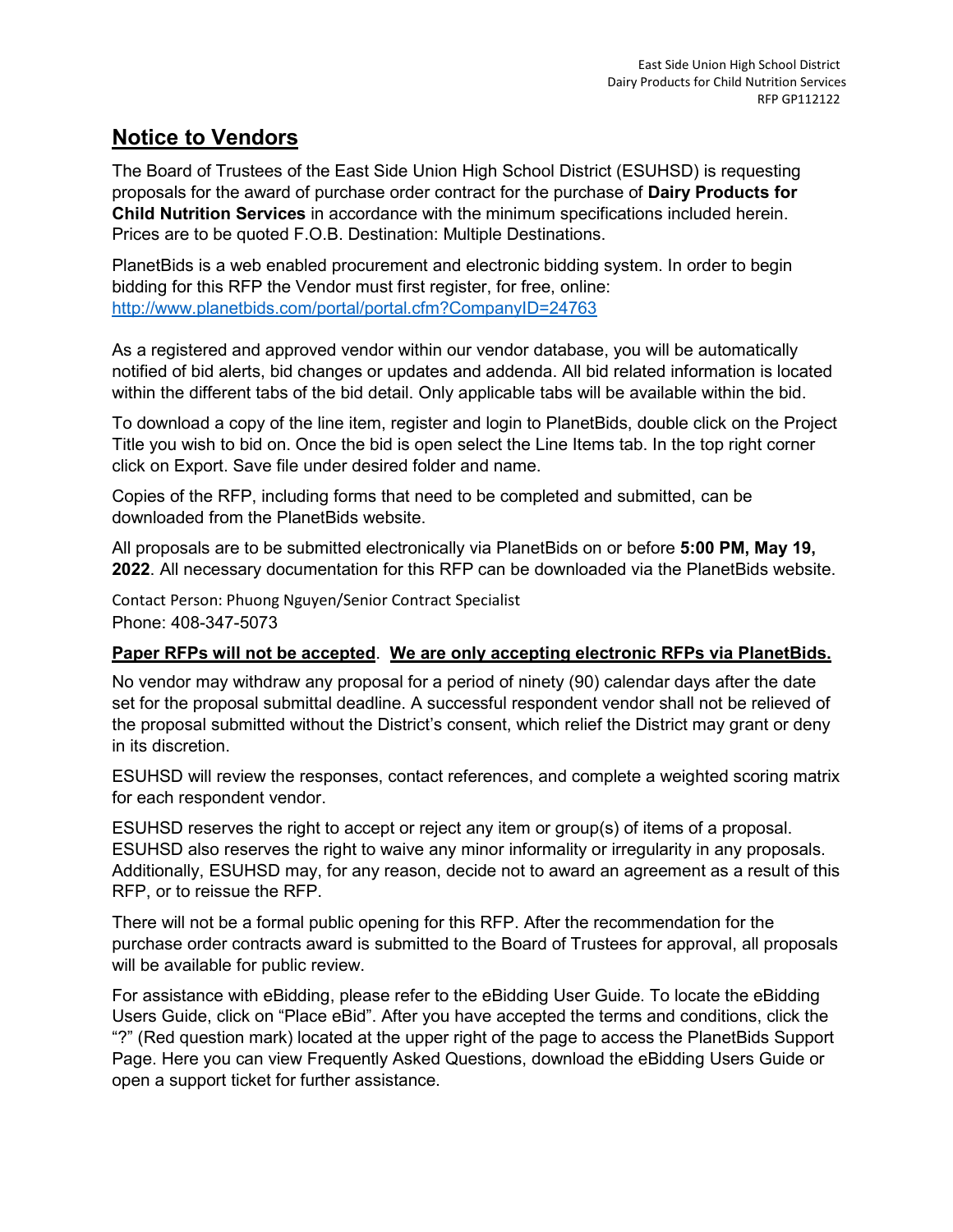The User Guide can be downloaded from the vendor portal or by following this link:

<https://www.planetbids.com/UsersGuides/PlanetBids%20BidsOnline%20Users%20Guide.pdf>

If you are having technical issues downloading or submitting your bid documents please contact Planet Bids Directly at (818) 992-1771.

### **Proposed Timeline**

The following is the anticipated timeline of events for this RFP. ESUHSD may change the estimated dates and processes as deemed necessary.

| April 27,2022 | <b>Publish Request for Proposals</b>                                   |
|---------------|------------------------------------------------------------------------|
| May 9, 2022   | Last day for submissions of questions and/or clarifications by 1:00 PM |
| May 19, 2022  | Proposals Due electronically only on Planet Bids by 5:00 PM            |
| June 23, 2022 | Award presented to the Board of Trustees                               |
| July 1, 2022  | Contract start date – PO issuance                                      |

# **Addenda**

The ESUHSD may modify this RFP, any of its key action dates, or any of its attachment, prior to the proposal submittal date. Addenda will be numbered consecutively as a suffix to the RFP reference number. Addenda shall be available for public view on PlanetBids. It is the Respondent Vendor's responsibility to ensure they have incorporated all addenda. Failure to acknowledge incorporated addenda will not relieve the Respondent Vendor of the responsibility to meet all terms and conditions of this RFP and any subsequent addenda.

#### **Inquiries and/or Clarifications**

Any requests for clarification of the RFP shall be made via PlanetBids only, under the "Q&A" tab, no later than **1:00 PM May 9, 2022.**

All responses to questions/clarifications will be posted to the PlanetBids website. If any addenda are issued, they too shall be posted to the PlanetBids website. It is the Respondent Vendor's responsibility to review PlanetBids for any responses and/or addenda.

ESUHSD is responsible only for what is expressly stated within this RFP and any authorized written addenda thereto. ESUHSD is not responsible for and will not be bound by any person not authorized to act on its behalf.

*As of the issuance date of this RFP and continuing until the final date for submission of proposals, contact with ESUHSD employees is strictly limited. All personnel representing ESUHSD are specifically directed not to hold meetings, conferences or technical discussions with any vendor for purposes of responding to this RFP. Any vendor found to be acting in any way contrary to this directive will be disqualified from entering into any contract that may result from this RFP.*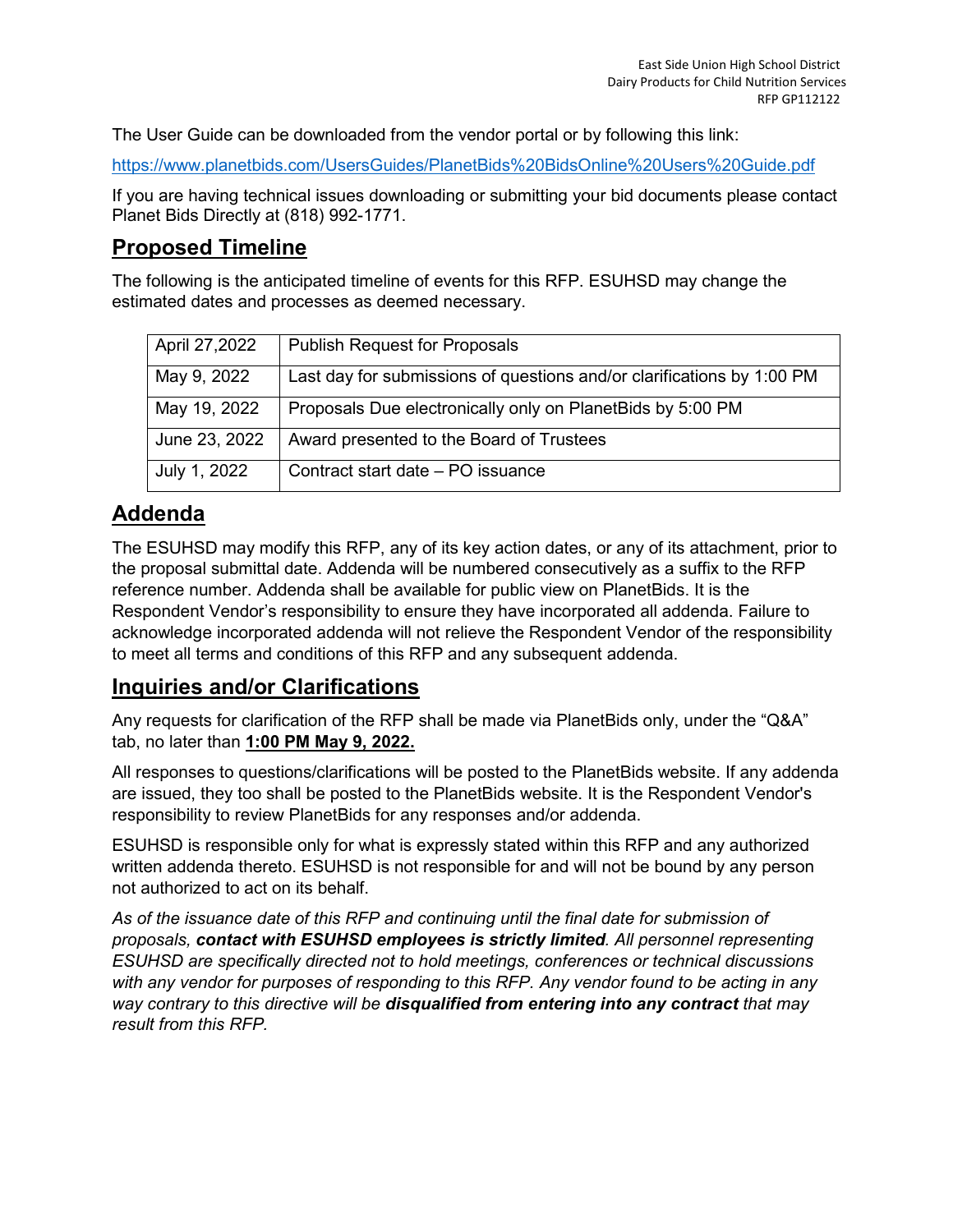### **Submission of RFP Proposals**

Please review this RFP carefully before responding to ensure that all procedural, system and contractual requirements are fully understood. Failure to adhere to all requirements will disqualify the proposal.

# **Evaluation Criteria**

The following is the criteria by which ESUHSD will evaluate proposals submitted in response to this RFP.

| <b>RFP Evaluation Criteria</b>                |  |  |
|-----------------------------------------------|--|--|
| Price                                         |  |  |
| <b>Product Specifications</b>                 |  |  |
| Adherence to RFP Requirements                 |  |  |
| <b>Vendor Qualifications/Past Performance</b> |  |  |
| Total                                         |  |  |

# **District Overview**

ESUHSD encompasses a 180 square mile area of San Jose, bordering on "Silicon Valley" in Santa Clara County. It is one of California's largest high school districts (grades 9-12) with an enrollment of approximately 22,576 students. ESUHSD operates twelve comprehensive high schools, one continuation high school, three alternative schools and eight charter schools. The charter schools serve an additional 3,961 students. ESUHSD also administers an Adult Education Program that serves over 8,100 adults.

As one of the largest school districts in the area, our participation rates for food for CNS are outstanding. Each day the district will serve over 5,000 breakfasts 8,000 lunches and 1,500 suppers. ESUHSD operates 11 fully functioning production sites where food will be dropped daily (list of locations is under product specifications). Within these 13 sites, 40 programs participate in food programs, everything from our traditional schools, to charter schools and county programs.

COVID-19 has altered the way meals are prepared, served and distributed to families in the East Side Union High School District community. Estimated quantities and dates of service are subject to change based on county, state and/or federal guidelines.

### **Purpose of the Proposal**

The purpose of this request for proposal (RFP) is to solicit proposals from qualified vendors to provide ESUHSD with pricing for various perishable foodstuffs and food commodities for the self-operated Child Nutrition Service program at East Side Union High School District.

# **Product Specifications**

Materials furnished must conform to the specifications and will be subject to the inspection and approval of the ESUHSD's General Purchasing Department. Qualifications or changes in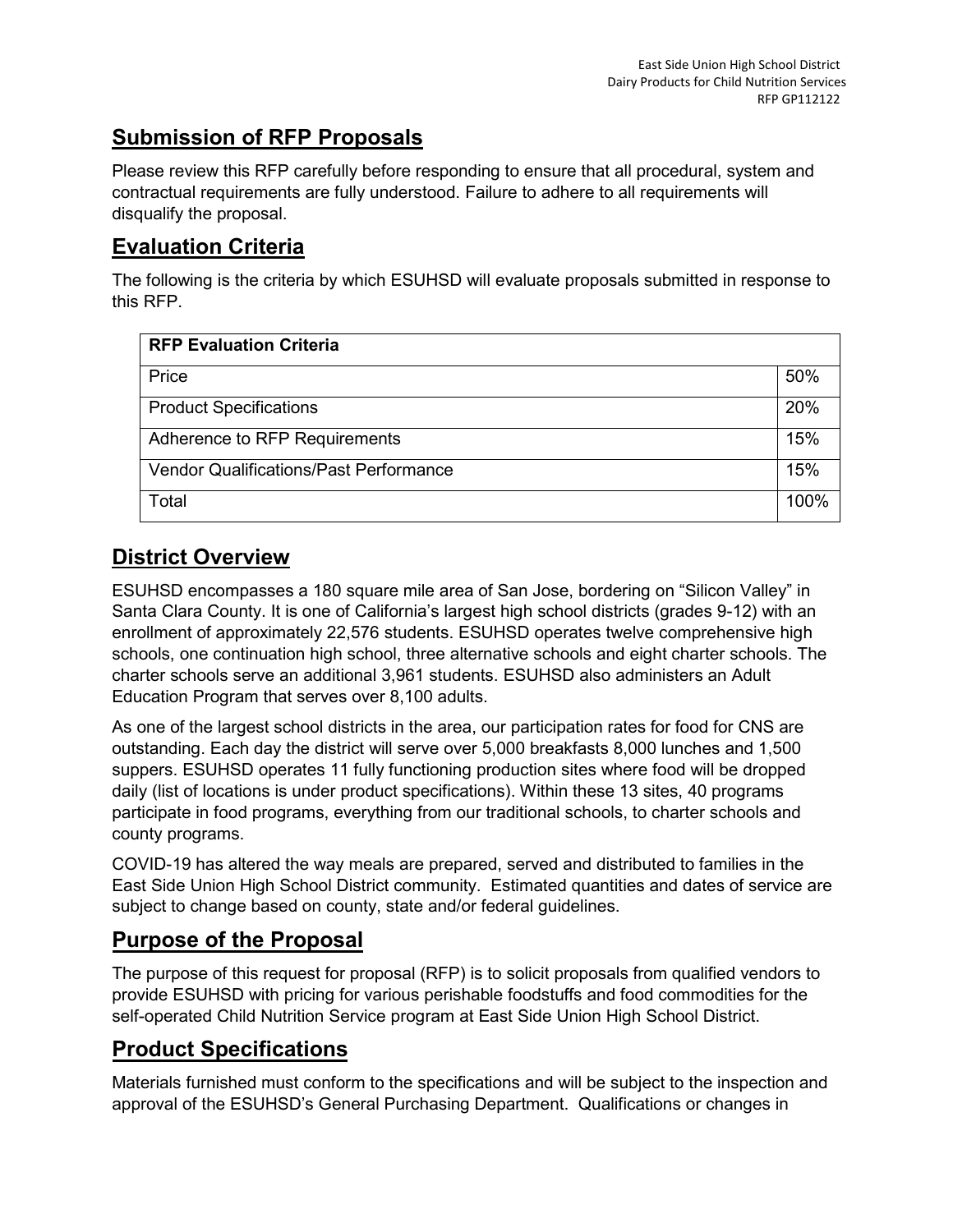specifications prior to RFP opening must be in writing. Only written qualifications or changes will be valid and must accompany the vendor's documents. All specifications are minimal requirements that must be met or exceeded. Alternate proposals submitted on forms other than those supplied by the ESUHSD will negate all proposals submitted under that item.

All refrigerated foods must be stored between 32-40°, and be delivered in a refrigerated vehicle and received at or below 40° F. Frozen foods must be delivered in a vehicle that has a freezer and received in a frozen state. All goods must be delivered in good condition.

All drop shipments must reference ESUHSD purchase order and must be made at the scheduled time. Shipments will be delivered 4 days a week to the East Side Union High School Site Kitchens as listed below:

| Andrew P. Hill High School                     | 3200 Senter Road         |
|------------------------------------------------|--------------------------|
|                                                | San Jose, CA 95111       |
| Calero High School                             | 420 Calero Avenue        |
|                                                | San Jose, Ca 95123       |
| Evergreen Valley High School                   | 3300 Quimby Road         |
|                                                | San Jose, CA 95148       |
| Independence High School                       | 617 N Jackson Ave        |
|                                                | San Jose, CA 95133       |
| James Lick High School                         | 57 North White Road      |
|                                                | San Jose, CA 95127       |
| Mt. Pleasant High School                       | 1750 South White Road    |
|                                                | San Jose, CA 95127       |
| Oak Grove High School                          | 285 Blossom Hill Road    |
|                                                | San Jose, CA 95123       |
| Piedmont Hills High School                     | 1377 Piedmont Road       |
|                                                | San Jose, CA 95132       |
| Santa Teresa High School                       | 6150 Snell Road          |
|                                                | San Jose, CA 95123       |
| Silver Creek High School                       | 3434 Silver Creek Road   |
|                                                | San Jose, CA 95121       |
| W.C. Overfelt High School                      | 1835 Cunningham Avenue   |
|                                                | San Jose, CA 95122       |
| Yerba Buena High School                        | 1855 Lucretia Avenue     |
|                                                | San Jose, CA 95122       |
| Education Center (District Office - Warehouse) | 830 North Capitol Avenue |
|                                                | San Jose, CA 95133       |

Orders will be placed by school site managers or CNS staff on a weekly basis.

Delivery of products will be made, upon request from a qualified representative between the following hours: 4 days per week Monday thru Friday between 5:30am and 10:00am for all bid items.

ESUHSD and its sites follow USDA Component-Based Menu Plan. All food good deliveries to our facilities shall require nutrient information and/or CN labels.

All Respondent Vendors must provide the district with Hazardous Analysis and Critical Control Point (HACCP) information as required by state and federal guidelines upon request.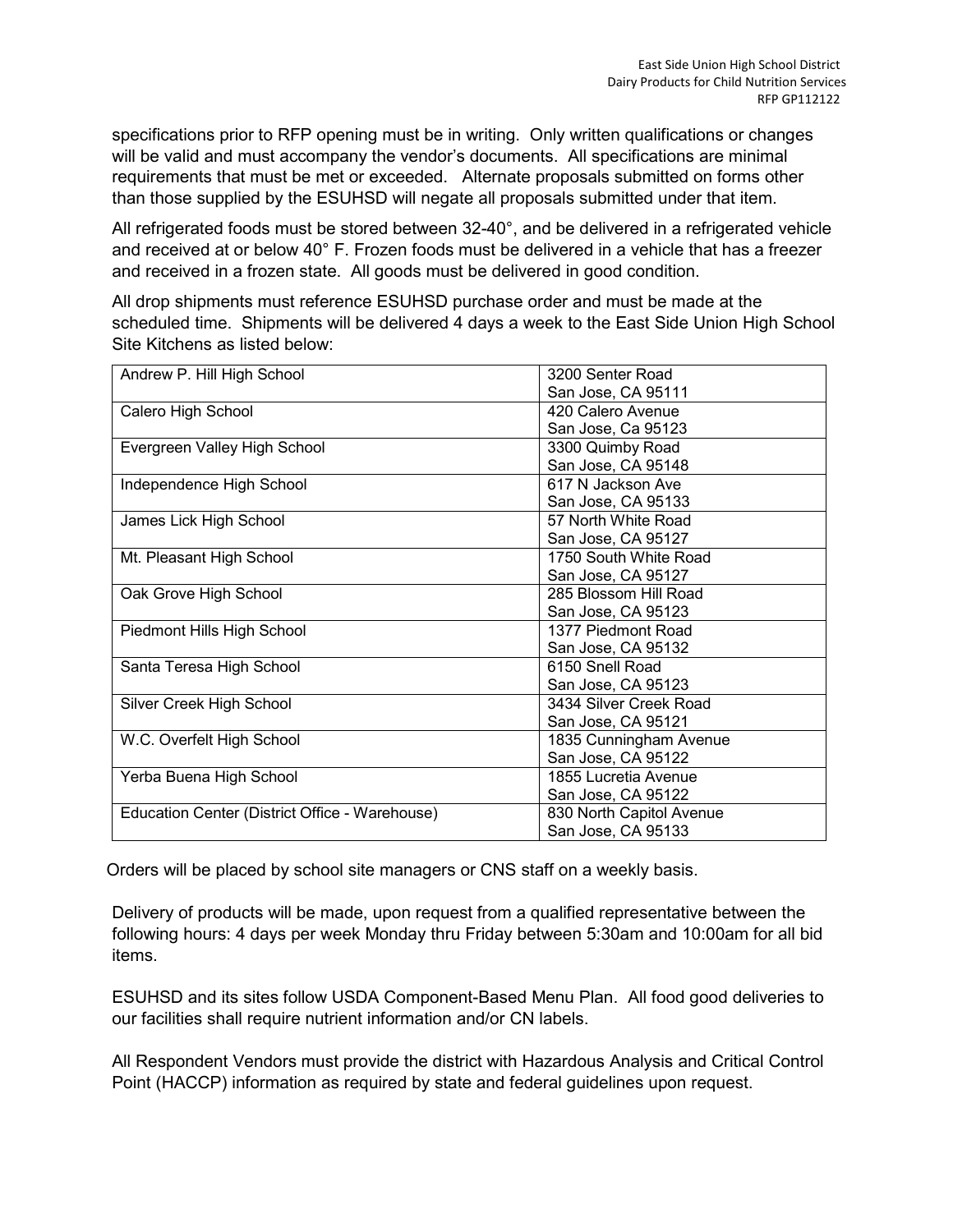#### **A. Individual Specifications**

ESUHSD does not guarantee orders of all or any amount of the estimated quantities specified in this RFP, nor shall ESUHSD be required to limit its orders. Respondent Vendors must specify minimum or maximum quantities or charges. Therefore, Respondent Vendors must state minimum shipments if minimums are required in the comments section. Products will be ordered on an "as-needed" basis. Orders requiring minimum amounts of product per shipment may affect bid awards.

Bidder shall provide "product code number" for each product bid.

Bidders will be required to provide nutritional information and CN labels or manufacturer's documentation that verifies product's contribution to the School Breakfast and/or Lunch pattern upon request.

Geographic preference (California) to the maximum extent feasible and appropriate for produce items.

ESUHSD must approve any produce items that are brought in from outside the United States. Produce items, such as Salad Mix, Apples and Oranges will maintain a single set price throughout the year.

#### **B. Federal Regulations for Food Items:**

a. All food items must meet current federal, state, and local requirements – including, but not limited to sodium, whole grain, Smart Snack requirements.

#### **Buy American Requirements; Vendor Certification**

As required by the Buy American provision, all products must be of domestic origin as required by 7 CFR Part 210.21(d).

This District participates in the National School Lunch Program and School Breakfast Program and is required to use the nonprofit food service funds, to the maximum extent practicable, to buy domestic commodities or products for Program meals. A "domestic commodity or product" is defined as one that is either produced in the U.S. or is processed in the U.S. substantially using agricultural commodities that are produced in the U.S. as provided in 7 CFR Part 210.21(d).

Exceptions to the Buy American provision should be used as a last resort; however, an alternative or exception may be approved upon request. To be considered for the alternative or exception, the request must be submitted in writing to Julie Kasberger, Director of General Services (kasbergerj@esuhsd.org), and a minimum of 15 days in advance of delivery. The request must include the:

- A. Alternative substitute(s) that are domestic and meet the required specifications:
	- 1. Price of the domestic food alternative substitute(s); and
	- 2. Availability of the alternative domestic substitute(s) in relation to the quantity ordered
- B. Reason for exception: limited/lack of availability or price (include price):
	- 1. Price of the domestic food product; and
	- 2. Price of the non-domestic product that meets the required specification of the domestic product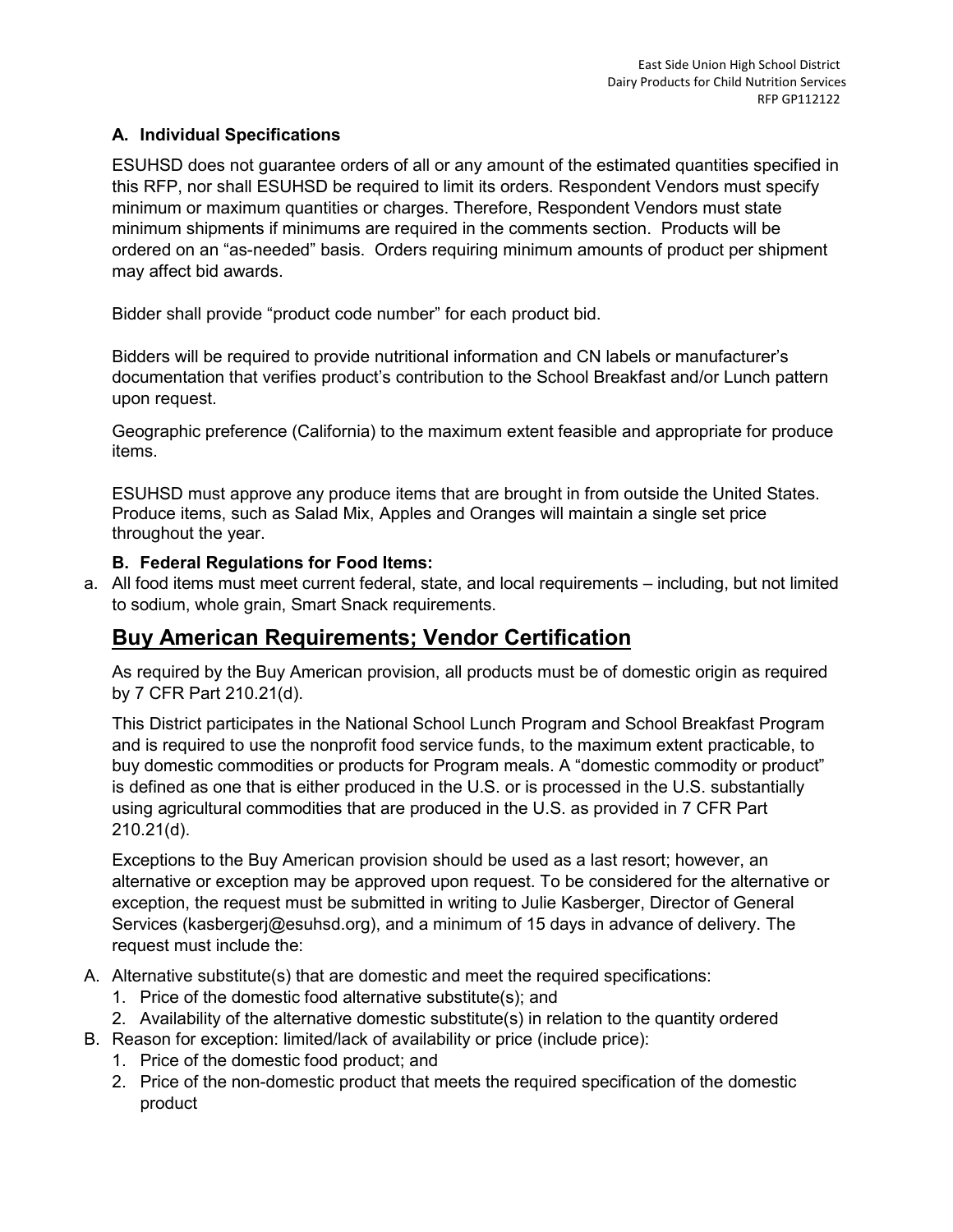ESUHSD requires suppliers to certify the food product was processed in the United States and certify the percentage of U.S. content, by weight or volume, in the food component or processed food products supplied to us. Each proposal submitted constitutes the respondent vendor's certification that all item(s) it supplies to ESUHSD in connection with this RFP will be produced and processed in the U.S. and contain over 51% of its agricultural food components, by weight or volume, from the U.S.

To ensure on-going compliance with the Buy American requirements, each contract with any vendor awarded a contract in connection with this RFP shall include the Buy American certification signed by the vendor.

### **Consolidated Appropriations Act of 2021 - PRU-12 China Prohibition Certification**

To ensure compliance with the Consolidated Appropriations Act of 2021 that was signed into law on December 27, 2020, all Child Nutrition Programs are prohibited from using federal funds to procure raw or processed poultry products that are imported into the United States from the People's Republic of China. It is the East Side Union High School District's responsibility to ensure the country of origin for all nondomestic raw or processed poultry products, whether purchased directly by the Program Operator or on their behalf. The prohibition set forth in the Consolidated Appropriations Act of 2021 (Public Law 116–260) Division A, Section 764, does not allow for any exceptions.

As such, East Side Union High School District requires certification of acknowledgment from their supplier, e.g., manufacturer, processor, or distributor, that acknowledges their agreement to comply with the prohibition stated within the Consolidated Appropriations Act of 2021 (Public Law 116–260).

#### **Contract Specifications:**

ESUHSD reserves the right to add or delete related items from the contract at any time during the period of the contract. ESUHSD reserves the right to cancel immediately any awarded contract for any reason determined by ESUHSD to be detrimental to the health and welfare of the students and school personnel or that seriously affects the quality of the service. ESUHSD will hold the Respondent Vendor in default if they have caused such condition to arise.

ESUHSD authorized agent must sign all invoices.

All statements for purchase made by ESUHSD/Child Nutrition Services will be sent to:

East Side Union High School District 830 North Capitol Avenue San Jose, CA 95133

Upon request, Vendor must be able to furnish monthly, quarterly or yearly usage reports, as well as any other report required by ESUHSD.

The awarded Respondent Vendor must be able to contact the Child Nutritional Services Department if for any reason the order or delivery date or time may not be met.

Awarded vendors must not send special orders early (all products) without prior consent.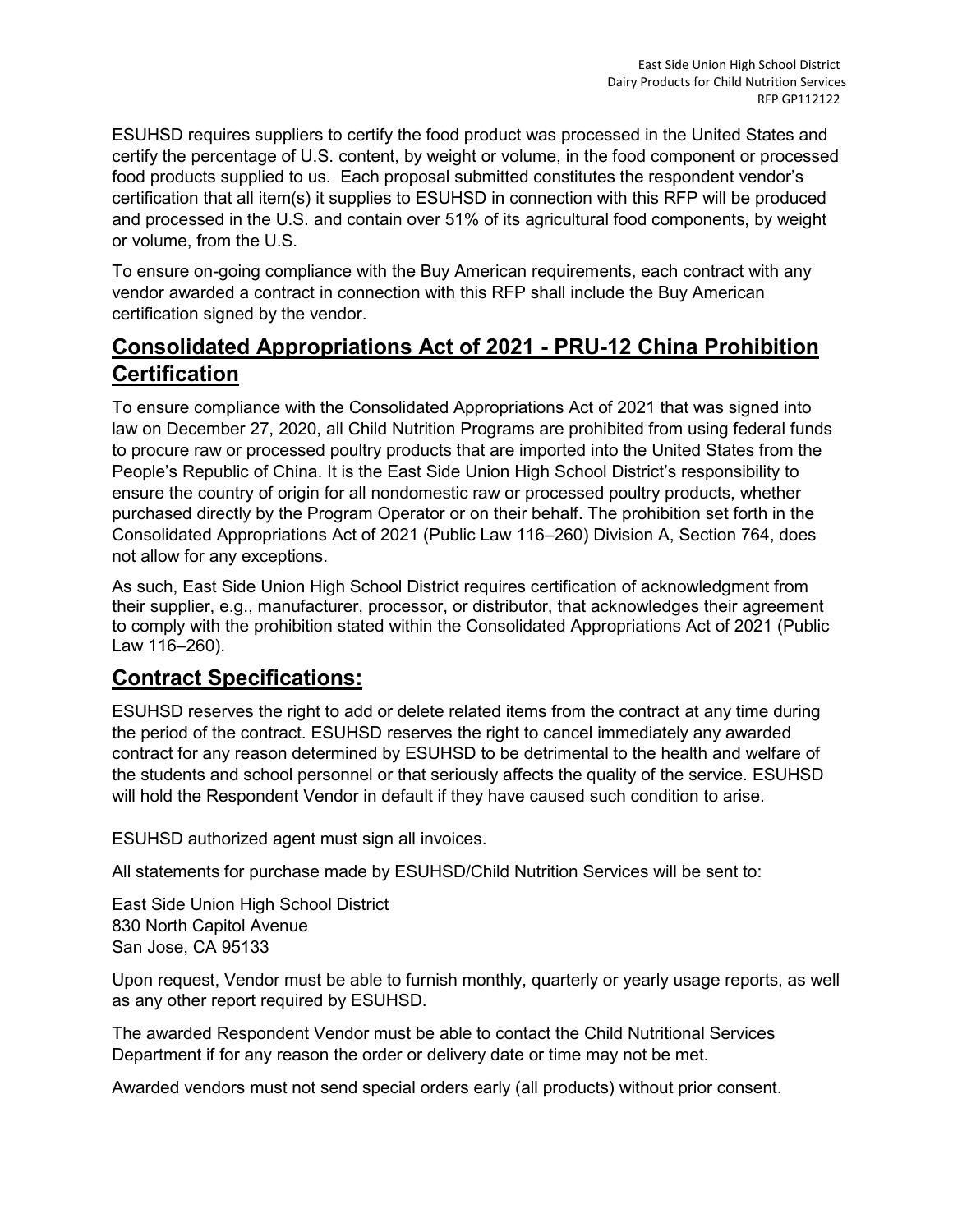Returns are to be picked up within 7 working days of notification. Produce will be replaced within 24 hours.

No "Dark Drops" will be accepted. A "dark drop" is any item left before or after identified delivery times.

The vendor must state minimum shipments if minimums are required on the Identification of Surcharges Page. Products will be ordered on an "as-needed" basis. Orders requiring minimum amounts of product per shipment may affect RFP awards.

Failure to comply with any of the above requirements will be sufficient cause for the cancellation of the contract.

# **Term of Pricing**

The term of the Fixed Pricing Period shall commence upon ESUHSD execution of the contract, tentatively scheduled for **July 1, 2022**. The period of time that prices quoted herein shall remain in effect for a minimum period of 13 months after bid award. The vendor must provide in writing any price changes 90 days prior to the annual renewal date. Time extensions may be granted upon mutual consent of all parties involved within the conditions of this bid, but not to exceed four years.

In the event that parties involved consent in contracting time extensions, the following conditions for price adjustments shall apply. Prices bid herein may increase with the mutual consent of parties involved. The effective date of such increase shall be specified in writing by the District. All proposed price increases shall require the submission by the vendor of the manufacturer's national or regional published price list or printed notices of price changes. All purchase orders placed under this agreement shall be delivered and invoiced at the agreement price prevailing at the time the order is placed, regardless of the actual delivery date.

# **Pricing Specifications**

#### F.O.B. delivery pricing:

Respondent Vendors must quote prices F.O.B. Destination, to the delivery location designated by ESUHSD and/or Purchasing Department for all transactions against this agreement. All transportation charges shall be prepaid to the address indicated on the purchase order unless a different address is specified in writing by ESUHSD Purchasing Department. ESUHSD will not pay shipping and handling charges, nor shall ESUHSD pay for any fuel surcharges that are not indicated herein. If the material is not received within the time specified for delivery, it will be received at the discretion of ESUHSD. Should it be necessary to refuse delivery of any material contained in the bid document, the Respondent Vendor shall be responsible for the cost of retrieving the material in question.

#### Price increases:

The period of time that prices quoted herein shall remain in effect for a minimum period of 13 months after bid award. The vendor must provide in writing any price changes 90 days prior to the annual renewal date. Time extensions may be granted upon mutual consent of all parties involved within the conditions of this bid, but not to exceed a period of three years.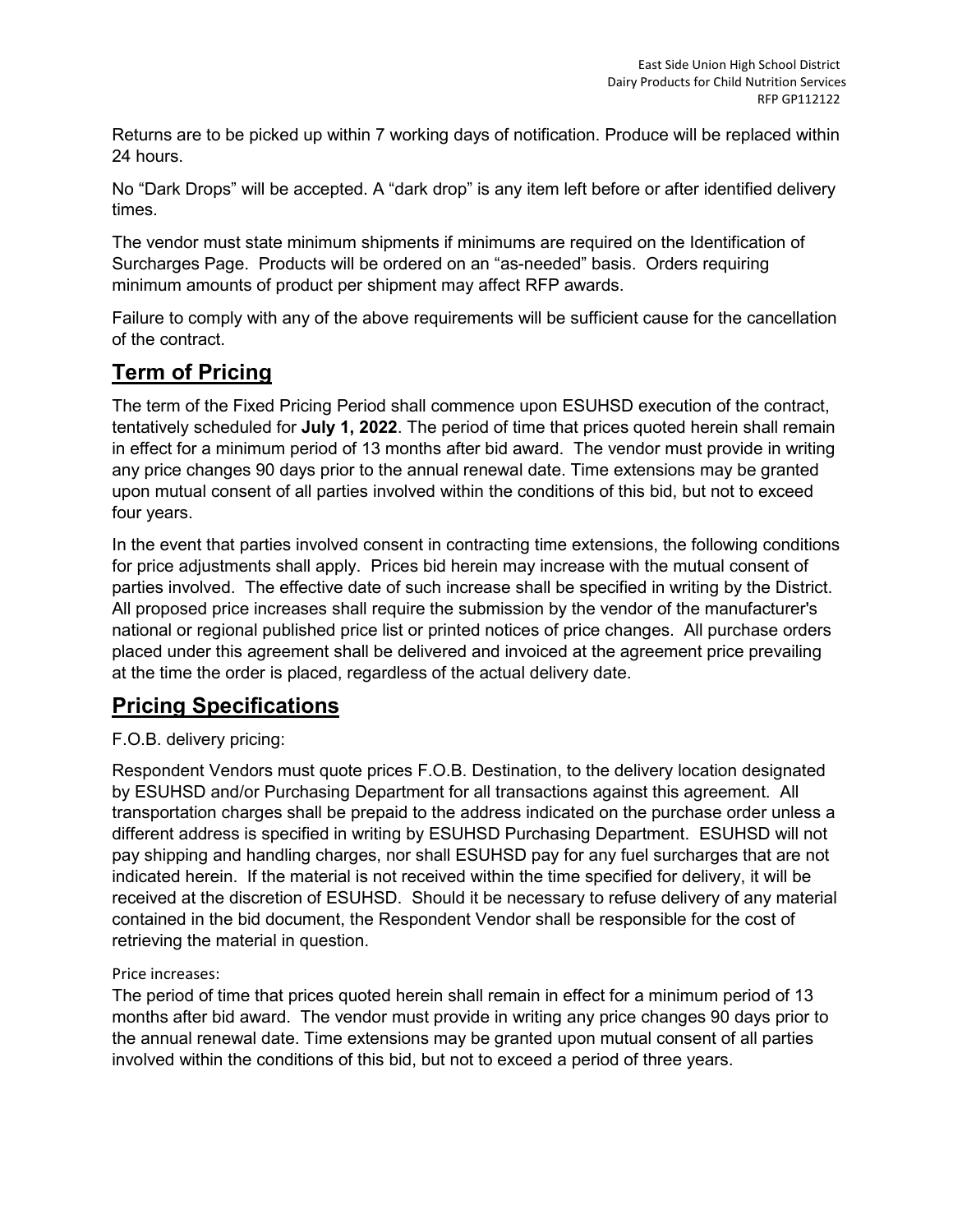In the event that parties involved consent in contracting time extensions, the following conditions for price adjustments shall apply. Prices bid herein may increase with the mutual consent of parties involved. The effective date of such increase shall be specified in writing by the District. All proposed price increases shall require the submission by the vendor of the manufacturer's national or regional published price list or printed notices of price changes. All purchase orders placed under this agreement shall be delivered and invoiced at the agreement price prevailing at the time the order is placed, regardless of the actual delivery date.

# **Respondent Vendors Cost**

Any costs incurred by the Respondent Vendor for the development of their proposals are the sole responsibility of the Respondent Vendor and shall not be chargeable to the ESUHSD.

# **Errors and Omissions**

If a Respondent Vendor discovers any ambiguity, conflict, discrepancy, omission or other error in this RFP or any of its attachments, they shall immediately notify ESUHSD of such error in writing and request modification or clarification of the document. Modifications will be made via addenda. Clarifications will be posted to the PlanetBids website, without divulging the source of the request.

If a Respondent Vendor fails to notify ESUHSD, prior to the date fixed for submission of proposals, of an error in the RFP known to them, or an error that reasonably should have been known to them, they shall submit proposals at their own risk, and if they are awarded the contract, they shall not be entitled to additional compensation or time by reason of the error or its later correction.

### **Exceptions**

If a Respondent Vendor takes exception to any part of this RFP, including but not limited to specification of the Insurance, Administrative and Legal Requirements as written herein or as amended by any addenda subsequently issued, must be done in writing. Said exceptions must be submitted with the proposal, failure to do so will be construed as acceptance of all items.

#### **Organization of Proposals**

Proposal responses are to be organized simply and economically. Each Proposal shall be submitted in the following order with the following documents **ALL ITEMS BELOW ARE REQUIRED IN ORDER FOR THE PROPOSAL TO BE ACCEPTED AS A RESPONSIVE PROPOSAL**:

- **1.** Cover letter Each proposal will have a cover letter on company letterhead of the company or organization submitting the proposal. The cover letter must briefly summarize the Respondent Vendor's ability to provide the products AND services specified in this RFP. The cover letter shall be signed by a representative who has the legal capacity to enter the organization into a formal contract with ESUHSD.
- **2.** Exhibit 1 General vendor information/signature page
- **3.** Exhibit 2 List of references: Three (3) K-12 educational client references that have received similar services from the vendor within the last three (3) years.
- **4.** Exhibit 3 Statement of surcharges: ex. Delivery to sites, (extended) warranties
- **5.** Exhibit 4 Buy American Certification for Child Nutrition Services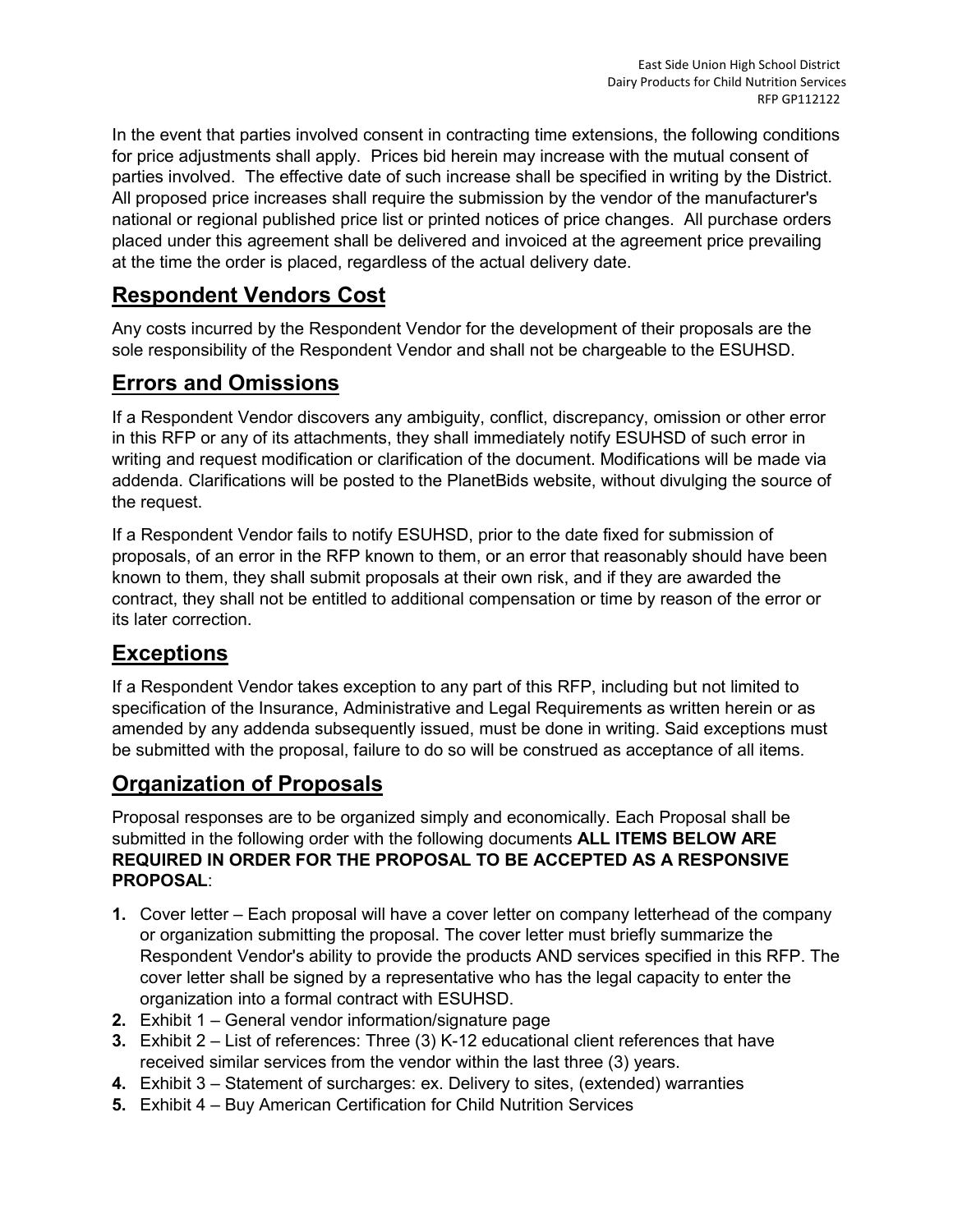- **6.** Exhibit 5 Proposal Form
- **7.** Exhibit 6 Fingerprinting Requirements
- **8.** Exhibit 7 Certificate of Nondiscrimination
- **9.** Exhibit 8 Conflict of Interest
- **10.** Exhibit 9 Noncollusion Declaration
- **11.** Exhibit 10 PRU-21 China Prohibition Certification
- **12.** W-9
- **13.** Certificate of Liability Insurance (Endorsed to East Side Union High School District upon award.)

### **Proposals Become the Property of ESUHSD**

Proposals become the property of ESUHSD and information contained therein shall become public property subject to disclosure laws after Notice of Intent to Award. ESUHSD reserves the right to make use of any information or ideas contained in the proposal.

# **Confidential Material**

Respondent Vendor must notify ESUHSD in advance of any proprietary or confidential material contained in the bid and provide justification for not making such material public. ESUHSD shall have sole discretion to disclose or not disclose such material subject to any protective order which Respondent Vendor may obtain.

# **Rejection of Proposals, Waiver of Informalities**

With respect to this RFP, ESUHSD reserves certain rights at any time as follows:

- **1.** Reject any proposal without indicating any reason for such rejection;
- **2.** Waive or correct any minor or inadvertent defect, irregularity or technical error in a proposals, or in the process, or as part of any subsequent contract negotiation;
- **3.** Request that vendors supplement or modify all or certain aspects of their proposals or other documents or materials submitted;
- **4.** Terminate this RFP and issue a new RFP;
- **5.** Modify the selection process, the specifications or requirements for materials or services, or the content or format of the bids;
- **6.** Extend a deadline specified in this RFP, including deadlines for accepting proposals;
- **7.** Negotiate with any or none of the vendors;
- **8.** Modify the final contract from terms described in this RFP;
- **9.** Terminate failed negotiations with a vendor without liability, and negotiate with other vendors;
- **10.** Disqualify any vendor on the basis of a real or apparent conflict of interest, or evidence of collusion that is disclosed by the proposal or other data available to ESUHSD;
- **11.** Request that services be provided by certain staff of a vendor, or request that certain staff of a vendor is excluded from providing services as determined by ESUHSD to be in its best interest;
- **12.** Reject a vendor's proposal where the vendor is in breach of, or in default under, any other agreement with the ESUHSD;
- **13.** The award may be made either by line item, section or in its entirety, at the sole discretion of ESUHSD.